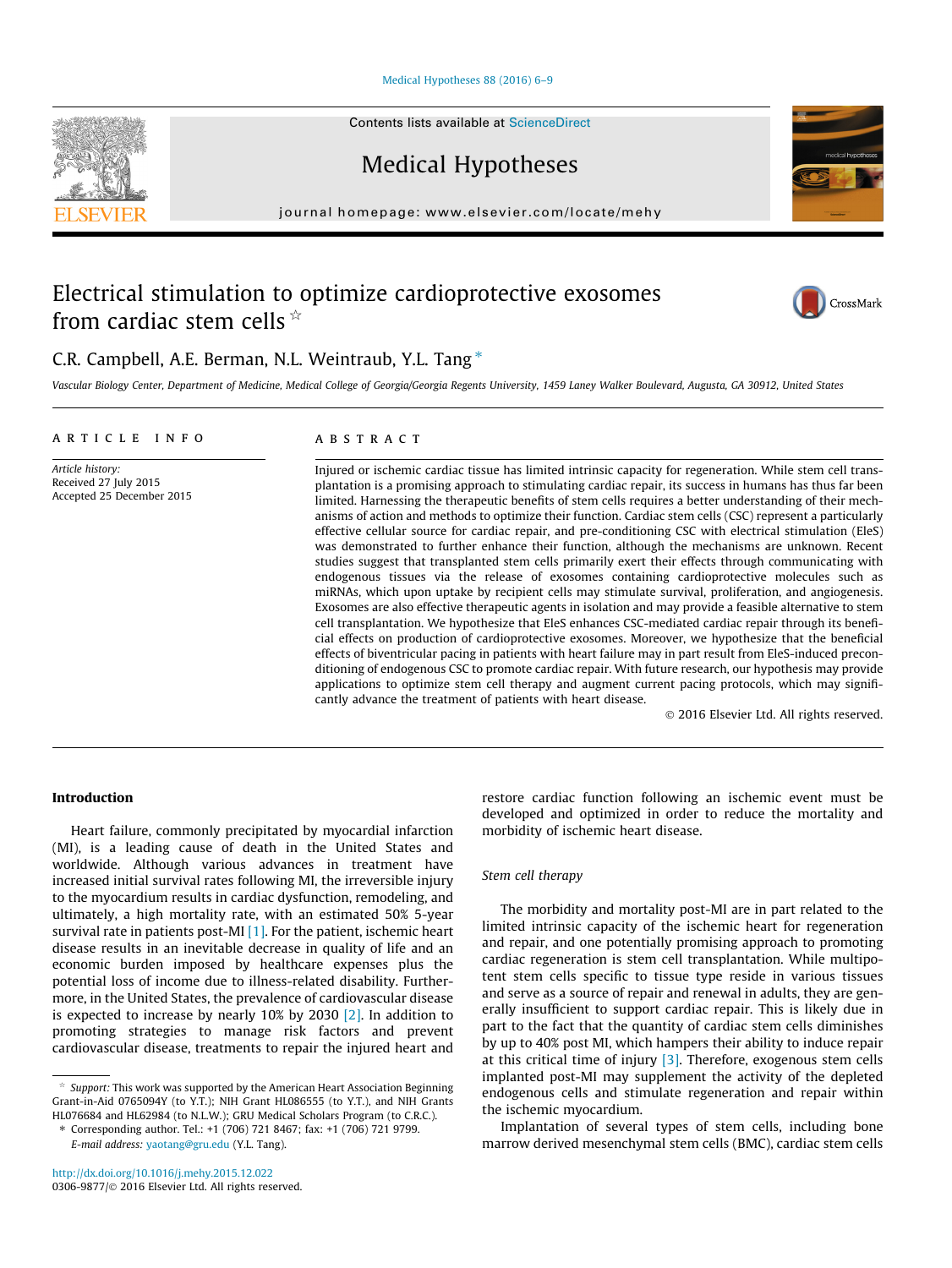(CSC), and embryonic stem cells have been studied and all, particularly CSC [\[4\],](#page-3-0) have been demonstrated to improve cardiac function in animal models of MI [\[5\].](#page-3-0) However, clinical trials using stem cell transplantation in humans post-MI have reported mixed results: for example, one meta-analysis indicated positive longterm outcomes following BMC transplantation, including overall reduction in mortality, reduction in infarct size, and improved left ventricle function  $[6]$  while another more recent meta-analysis reported no significant benefit [\[7\].](#page-3-0) Therefore, further investigations to understand the mechanisms of stem cell action are necessary in order to optimize stem cell therapy and improve clinical efficacy.

#### Exosomes

Although the mechanisms of stem cell action posttransplantation remain unclear, research has suggested that survival of transplanted stem cells within the myocardium is limited [\[8\]](#page-3-0). Stem cells primarily exert their benefit through their communication with endogenous cardiac tissue, which promotes angiogenesis [\[5\]](#page-3-0) and cardiomyocyte proliferation [\[9\]](#page-3-0) while decreasing cardiomyocyte apoptosis [\[5\].](#page-3-0) This communication occurs through exosomes, membrane-bound extracellular vesicles 30–100 nm in diameter, which interact with surface receptors and exert effects upon internalization within recipient cells [\[10,11\].](#page-3-0) Barile et al. determined that exosomes are primarily responsible for the antiapoptotic and pro-angiogenic effects of cardiac progenitor cells (CPC) transplanted within the ischemic myocardium, as CPC depleted of exosomes produced no cardioprotective effects [\[12\].](#page-3-0) Additionally, exosomes administered alone may induce cardioprotection and are being examined as an alternative therapeutic strategy to stem cell transplantation [\[13\].](#page-3-0) Therefore, optimizing the quantity and cardioprotective content of exosomes would represent an important advancement in stem cell research.

Exosomes transport proteins, signaling molecules, and posttranslational modifiers such as miRNAs that may regulate recipient cell function [\[10,12,14\]](#page-3-0). These molecules are packed into exosomes from the host cell's cytoplasm through ESCRT (endosomal sorting complexes required for transport) or with the help of exosome-specific tetraspanin proteins such as CD63 [\[10\]](#page-3-0). Because exosome cargo is derived from the host cell's cytoplasmic contents, which may include particles resulting from upregulated survival pathways [\[15\],](#page-3-0) exosomes convey information about the health of the donor cell [\[10\].](#page-3-0) Furthermore, because exosomes are a form of cellular communication, exosomes derived from diseased cells, such as platelets in septic patients, may mediate pathological processes, while exosomes derived from stem cells confer transferable protective factors to other cells [\[11\]](#page-3-0). Exosomes released from mesenchymal stem cells (MSC) were reported to stimulate phosphorylation and activation of the PI3/AKT pathway, resulting in increased survival of the recipient cell  $[16]$ . Endogenously, exosomes are released constitutively, but their release is increased in response to stress [\[10\]](#page-3-0). Therefore, exposing stem cells to stress may increase both the quantity and quality of exosomes, which may result in increased benefit to recipient cells.

#### Pre-conditioning stem cells

Pre-conditioning stem cells before implantation by inducing stress has been demonstrated to enhance their survival and improve their beneficial effects, as demonstrated by changes in exosome contents and function. Activation of AKT and ERK1/2 survival pathways following ischemic preconditioning (exposing cells to cycles of oxygen deprivation) of MSC resulted in increased intracellular levels of miR-210  $[15]$ , which has been characterized as an anti-apoptotic exosomal miRNA [\[10,13\].](#page-3-0) Additionally, exosomes have been reported to transport active pro-survival signaling molecules such as phosphorylated AKT and FAK for direct stimulation of respective pathways in recipient cells [\[17\]](#page-3-0). Ischemic preconditioning upregulates key pro-survival pathways [\[14\]](#page-3-0) and results in enhanced exosome signaling. For example, MSC subjected to ischemic preconditioning increased the production and release of exosomal miR-22, which resulted in decreased scar formation in the ischemic myocardium [\[15\]](#page-3-0). Other methods of preconditioning, such as pharmacological agents [\[18\]](#page-3-0) or genetic modifications [\[19\]](#page-3-0), do not subject the cells to stress but rather aim to augment the cell's ability to survive within the ischemic myocardium. In devising methods to optimally pre-condition stem cells to survive in the ischemic myocardium, the unique electrical environment of the heart merits consideration.

#### Electrical stimulation

Electrical stimulation (EleS) is a recently-described preconditioning method that promotes stem cell survival posttransplantation within the ischemic heart, resulting in improved cardiac function [\[20\].](#page-3-0) The beneficial effects of EleS may result from induction of cellular stress, similar to ischemic preconditioning, thereby upregulating cytoprotective pathways that enhance their paracrine function. Alternatively, as the heart is constantly exposed to electrical currents, exposing CSC to EleS in vitro, prior to transplantation, may prime the cells to acclimate to the in vivo environment, thereby enhancing their survival and function. In such case, it might be reasoned that perturbation of the electrical currents in the heart, such as occurs in the setting of MI [which is associated with significant impedance changes in the area of the infarct [\[21\]](#page-3-0)], might contribute to the depletion of endogenous CSC that limits the regenerative capacity of the heart post MI [\[3\].](#page-3-0)

Although the mechanism of EleS remains unclear, preconditioning stem cells with electrical stimulation is comparably efficacious to ischemic pre-conditioning in enhancing the beneficial effects of stem cells. However, EleS offered a shorter window of protection than ischemic preconditioning induced by exposure to oxidative stress, suggesting the involvement of different molecular signaling mechanisms [\[20\].](#page-3-0) Kim et al. demonstrated that preconditioning CSC with EleS decreased CSC apoptosis in vivo and in vitro through upregulating the PI3K/AKT and FAK pro-survival pathways. This translated into enhancement of the beneficial effects of stem cell transplantation within the ischemic myocardium [\[20\].](#page-3-0) Because exosomes convey the cardioprotective effects of stem cells, EleS might have favorably altered exosome content and release. However, the study by Kim et al. did not investigate the impact of EleS on exosomes, so this hypothesis remains to be tested.

Further support for the use of EleS of CSC may be suggested by the positive response of the dysfunctional heart to electrical stimulation. Electrical stimulation of cardiac tissue in the form of biventricular cardiac pacing is an established, effective treatment for reducing the mortality of heart failure [\[22\]](#page-3-0). Particularly, biventricular pacing has been suggested to improve heart function by reducing cardiac dyssynchrony and reversing maladaptive remodeling, preventing pathological dilation of the left ventricle and progressive dysfunction [\[22\]](#page-3-0). The mechanisms whereby electrical stimulation improves function at the cellular and molecular level are not yet understood. The favorable effects of EleS on CSC in vitro raises the possibility that optimization of cardiac pacing could activate CSC in vivo, which in turn might promote cardiac repair. Investigating how CSC respond to electrical stimulation may lead to (a) optimization of current pacing protocols to better activate endogenous CSC and (b) improvements in the therapeutic benefit of stem cell transplantation.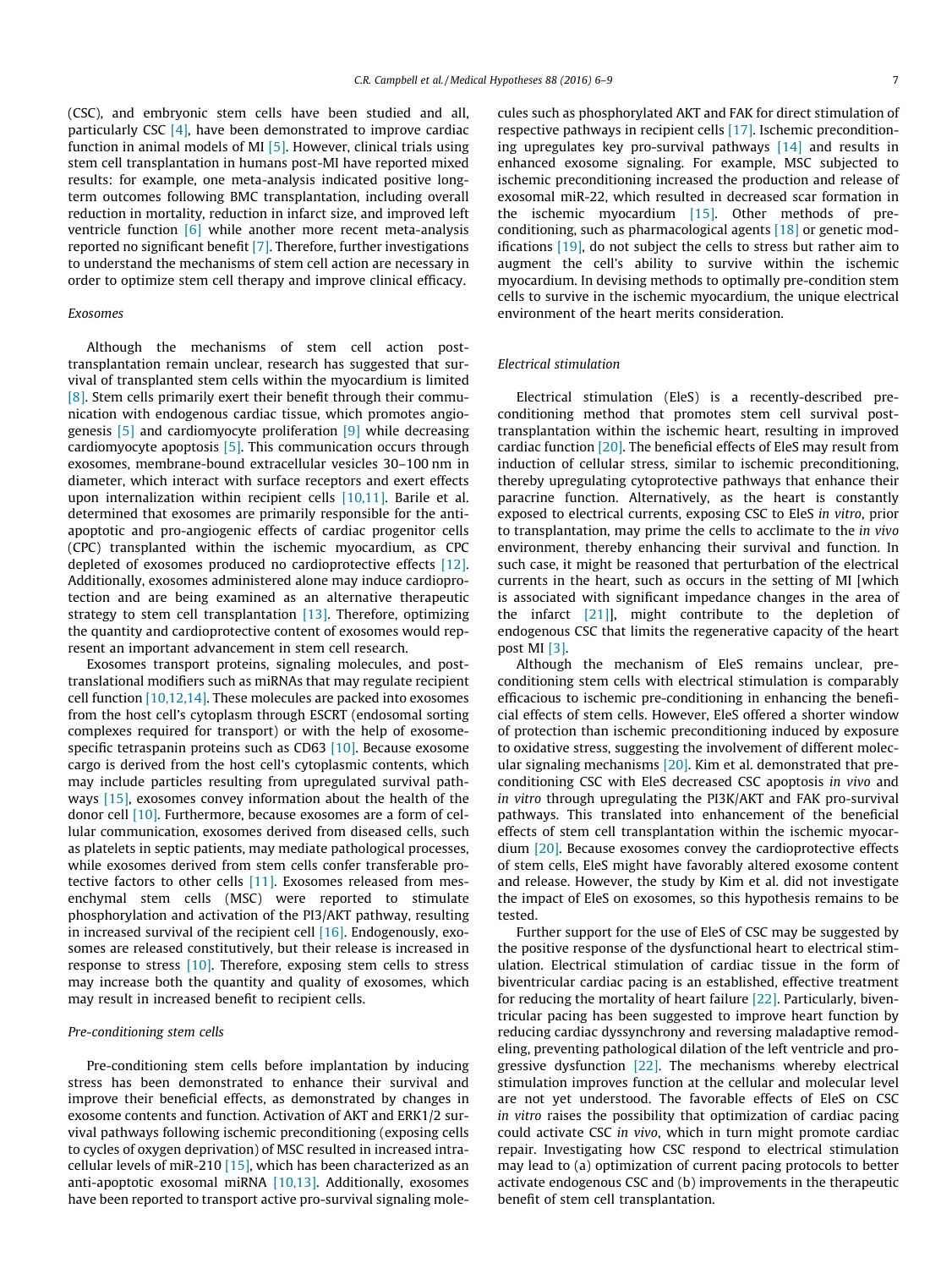# Conclusions

In conclusion, the purpose of the study is to optimize treatment for ischemic heart failure in order to reduce its mortality and morbidity. Stem cells are a promising tool for regeneration of cardiac tissue, but methodology must be devised to better harness their therapeutic benefit and clinical applicability. Electrical stimulation through biventricular pacing has been demonstrated to improve cardiac function [\[22\]](#page-3-0), and CSC respond favorably to EleS. Pre-conditioning CSC with EleS results in activation of pro-survival pathways, and upon transplantation into the ischemic myocardium, EleS-stimulated CSC elicit greater cardiac benefit [\[20\].](#page-3-0) The cardioprotective effects of stem cells may be primarily accounted for by the release of exosomes with biologically active miRNAs and proteins [\[12\],](#page-3-0) and exosomes provide therapeutic benefit in isolation [\[13\]](#page-3-0). Therefore, electrically-stimulated CSC likely release more exosomes with a higher content of protective molecules that promote cardiomyocyte survival and angiogenesis.

# Hypothesis

We hypothesize that electrical stimulation upregulates the production and bioactivity of cardioprotective exosomes in CSC, thereby boosting their therapeutic potential to elicit cardiac repair.

#### Discussion

Our hypothesis introduces novel concepts to the field of cardiovascular stem cell research, so testing the validity of our predictions must occur at the cellular level. First, protocols for EleS as a form of pre-conditioning stem cells pre-implantation must be established and evaluated for efficacy. Kim et al. first used EleS to pre-condition cells for the purpose of increasing the survival of transplanted CSC and enhancing their benefit to the ischemic heart [\[20\].](#page-3-0) However, EleS has been used to promote the differentiation of CSC [\[23\]](#page-3-0) and adipose-derived stem cells [\[24\]](#page-3-0) into cardiomyocyte-type cells. Primarily, the difference between electrically pre-conditioning stem cells and inducing their differentiation may depend on the duration of EleS, as pre-conditioning was elicited by short-term EleS (3 h) [\[20\]](#page-3-0), while differentiation required long-term stimulation (14 days) [\[23\]](#page-3-0). However, comprehensive EleS protocols will be required to establish optimal preconditioning of CSC. The conditions established by Kim et al. will be replicated using an IonOptix C-Pace EP cell culture stimulator, varying the amplitude, frequency and duration of the stimulus. The EleS parameters will be initially evaluated for efficacy by quantifying the expression of pro-survival genes and phosphorylated AKT in CSC. This ''high throughput" methodology will enable us to identify the most promising EleS parameters, which will then be further screened for efficacy by determining their impact on CSC survival in response to noxious stimuli (i.e., oxidative stress, pro-inflammatory cytokines).

Once EleS protocols have been optimized to promote CSC survival, exosomes will be isolated from the medium post EleS conditioning using PureExo<sup>®</sup> Exosome Isolation Kits. Exosome morphology will be examined by electron microscopy and quantified by nanoparticle tracking analysis. RNA will be isolated from the exosomes, and expression of miRNAs will be quantified by microarray analysis and validated by RT-PCR. Proteins will also be isolated and analyzed using Western Blot. Morphology, quantity, and miRNA and protein content will be quantified and compared to exosomes derived from unstimulated CSC. If our hypothesis is correct, CSC exposed to EleS will release more exosomes with significantly higher levels of prosurvival proteins, such as phosphorylated AKT and FAK [\[20\]](#page-3-0) and cardioprotective miRNAs, such as miR-210 and miR-132 [\[25\]](#page-3-0), and reduced expression of miRNAs that have been linked to cell death, adhesion, and inflammation, such as miR-378 [\[20\]](#page-3-0).

If EleS favorably impacts the exosomal miRNA and protein expression profile in CSC, purified exosomes will be collected, labeled and applied to cultured cardiomyocytes and endothelial cells to determine the impact on  $H_2O_2$ -induced cardiomyocyte apoptosis and angiogenesis, respectively, using standard methods. If exosomes from CSC exposed to EleS significantly reduce cardiomyocyte apoptosis and promote angiogenesis in vitro, we would proceed to test them in vivo using a mouse model of myocardial infarction. If successful, this protocol may be developed further in animal models and eventually adapted for testing in humans.

Exosomes derived from stem cells are a promising therapeutic tool, and although they may pose less risk than cellular transplantation, challenges remain in terms of optimizing their stability and application. Exosomes are unstable and prone to aggregate with a measured zeta potential of  $-14$  to  $-15$  mV at 23 °C [\[13\]](#page-3-0), but stability may be increased at physiological body temperature, and recent clinical trials have demonstrated that isolated exosomes may be feasible as therapeutic agents in humans when used in an anticancer vaccine for stage IV melanoma  $[26]$ . While exosomes have shown promise in animal models of cardiac ischemia  $[13]$ , methods to optimally deliver exosomes into the human heart have yet to be established, and the long-term effects have not been studied. We speculate that pre-conditioning with EleS will enhance both the quantity and quality of exosomes released by CSC, without adversely impacting safety, thus enhancing the efficacy of cardiac repair in humans.

Assessing the benefits of EleS in CPC may provide insight into how to best activate endogenous CPC to promote cardiac recovery in patients with heart failure. Electrical stimulation through biventricular pacing has been demonstrated to improve heart function in subsets of patients, and it is possible that this benefit may in part be mediated by the effects of EleS on endogenous CSC. Therefore, if successful, our pacing protocols developed in vitro may be applied clinically in patients with biventricular pacemakers to determine whether modifying stimulus amplitude, frequency and duration can improve heart function, and favorably impact the release of cardiac miRNAs into the blood, as compared to standard biventricular pacing protocols.

#### Implications

Development of an electrical stimulation protocol as a form of pre-conditioning CSC will help to advance our understanding of the mechanisms whereby stem cells produce beneficial effects in patients with heart failure. Moreover, this research may lead to high-throughput methodology to optimize the quantity and quality of exosomes produced by exogenous CSC for therapeutic use in humans. Importantly, the electrical stimulation protocol may then be applied to patients with biventricular pacemakers to determine whether it can stimulate endogenous CSC to enhance recovery of heart function. Therefore, with further research, our hypothesis may have implications to optimize the future treatment and management of ischemic heart disease and alleviate the growing epidemic of heart failure worldwide.

# Conflict of interest

None to disclose.